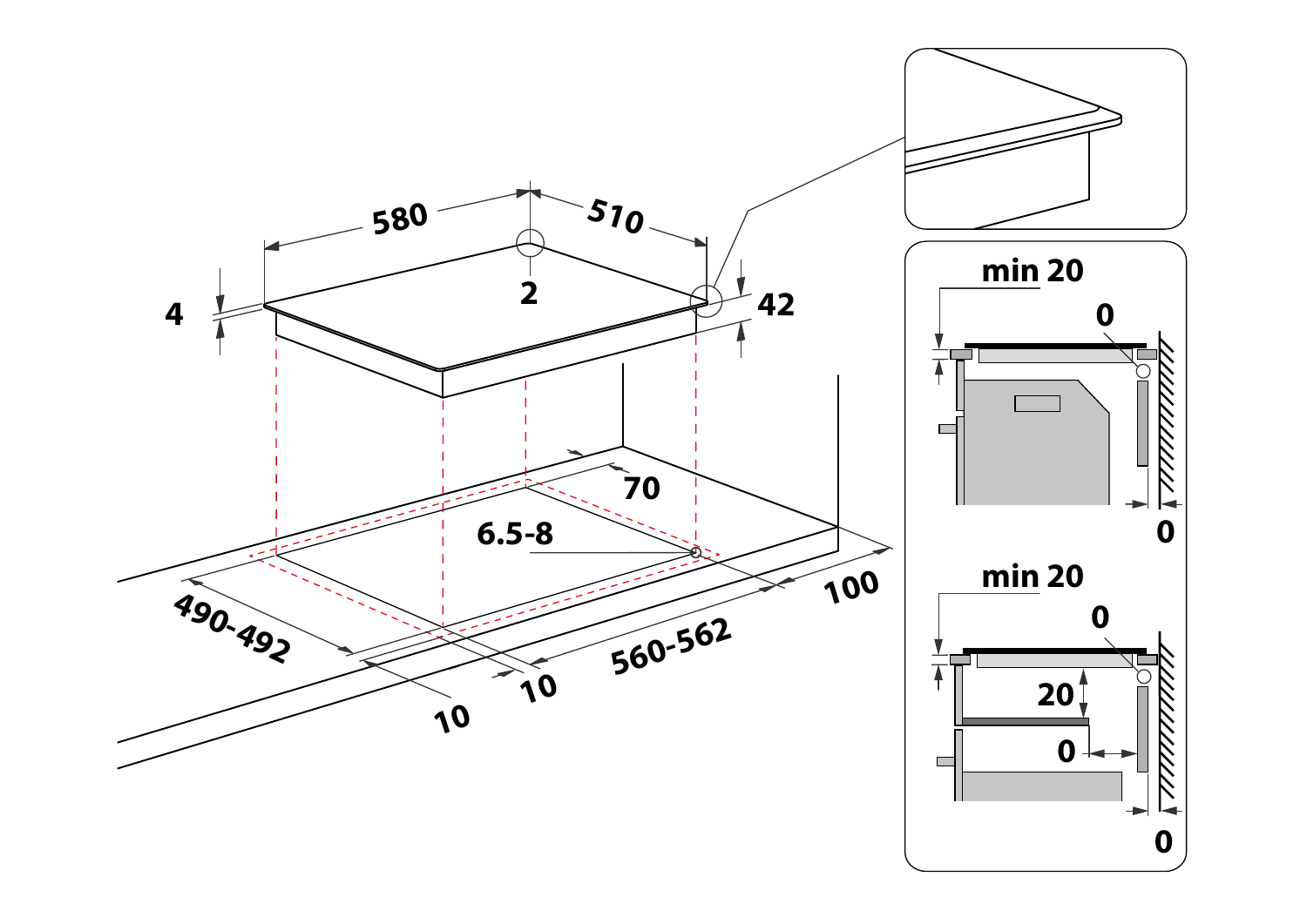# **HR 602 B A 12NC/Fx: F104303 GTIN (EAN) code: 8050147043035**

| <b>DIMENSION</b>                                                                                |      | <b>MEASURE</b> |  |
|-------------------------------------------------------------------------------------------------|------|----------------|--|
| <b>APPLIANCE</b>                                                                                |      |                |  |
| Product width                                                                                   | 580  | mm             |  |
| Product depth                                                                                   | 510  | mm             |  |
| Radius of product corner                                                                        | 2    | mm             |  |
| Product height (MAX protrusion from the worktop)                                                | 4    | mm             |  |
| Underneath the bearing area of the appliance                                                    | 42   | mm             |  |
| Distance between cut out and top frontal projection                                             | 10   | mm             |  |
| Distance between cut out and top lateral projection                                             | 10   | mm             |  |
| Plateau thickness                                                                               | 4    | mm             |  |
| Gas outlet positioning                                                                          | N/A  |                |  |
| Gas outlet X positioning                                                                        | 0    | mm             |  |
| Gas outlet Y positioning                                                                        | 0    | mm             |  |
| Power cable                                                                                     | N/A  |                |  |
| Power cable positioning                                                                         | Rear |                |  |
| <b>CUT OUT</b>                                                                                  |      |                |  |
| MIN front distance from cut-out to end worktop                                                  | 0    | mm             |  |
| MIN rear distance from cut out to wall/furniture                                                | 70   | mm             |  |
| MIN lateral distance from cut out to wall/furniture                                             | 100  | mm             |  |
| MIN height from worktop to above furniture                                                      | 400  | mm             |  |
| MIN cut out width                                                                               | 560  | mm             |  |
| MAX cut out width                                                                               | 562  | mm             |  |
| MIN cut out depth                                                                               | 490  | mm             |  |
| MAX cut out depth                                                                               | 492  | mm             |  |
| MIN cut out radius                                                                              | 6.5  | mm             |  |
| MAX cut out radius                                                                              | 8    | mm             |  |
| <b>FLUSH INSTALLATION</b>                                                                       |      |                |  |
| Indicates whether a flush installation is possible. Default is "N"                              | No   |                |  |
| MIN Milling rabbet width                                                                        | 0    | mm             |  |
| MAX Milling rabbet width                                                                        | 0    | mm             |  |
| MIN Milling rabbet depth                                                                        | 0    | mm             |  |
| MAX Milling rabbet depth                                                                        | 0    | mm             |  |
| Milling rabbet thickness                                                                        | 0    | mm             |  |
| Radius milling rabbet                                                                           | 0    | mm             |  |
| Flush installation KIT (2)                                                                      | N/A  |                |  |
| Indicates the minum worktop thickness with standard installation for gas                        | 0    | mm             |  |
| Indicates the maximum worktop thickness with standard installation for gas                      | 0    | mm             |  |
| Indicates the minum worktop thickness with flush installation for gas                           | 0    | mm             |  |
| Indicates the maximum worktop thickness with flush installation for gas                         | 0    | mm             |  |
| <b>WITH OVEN</b>                                                                                |      |                |  |
| Indicates whether the cooktop can be installed above oven. Default is "Y"                       | Yes  |                |  |
| MIN worktop thickness with oven                                                                 | 20   | mm             |  |
| MAX worktop thickness with oven                                                                 | 50   | mm             |  |
| Indicates whether a protection tray against heat or contact is needed with oven. Default is "N" | No   |                |  |

| <b>DIMENSION</b>                                                                                                       |                  | <b>MEASURE</b>  |  |
|------------------------------------------------------------------------------------------------------------------------|------------------|-----------------|--|
| Indicates whether a ventilation opening in the back side of cabinet is needed or not with oven.<br>Default is "Y"      | No               |                 |  |
| Indicates the position of the opening in the back side of the cabinet with oven                                        | N/A              |                 |  |
| MIN Width of rear opening required with oven                                                                           | 0                | mm              |  |
| MIN Depth of rear opening required with oven.                                                                          | $\mathbf{0}$     | mm              |  |
| MIN AREA of rear opening required with oven                                                                            | $\mathbf 0$      | cm <sup>2</sup> |  |
| MIN distance from cabinet to rear wall, with oven                                                                      | $\mathbf{0}$     | mm              |  |
| Indicates whether a ventilation opening in the top front side of cabinet is needed or not with<br>oven. Default is "N" | No               |                 |  |
| MIN Frontal gap required, with oven (2)                                                                                | 0                | mm              |  |
| MIN frontal opening area required with oven                                                                            | $\mathbf{0}$     | cm <sup>2</sup> |  |
| <b>WITH CABINET</b>                                                                                                    |                  |                 |  |
| MIN worktop thickness with cabinet                                                                                     | 20               | mm              |  |
| MAX worktop thickness with cabinet                                                                                     | 50               | mm              |  |
| Indicates whether a protection tray against heat or contact is needed. Default is "Y"                                  | Yes              |                 |  |
| MIN distance from bottom line of appliance to protection tray                                                          | 20               | mm              |  |
| Indicates whether a ventilation opening in the tray is needed or not with cabinet                                      | No               |                 |  |
| Recess dimension X                                                                                                     | 0                | mm              |  |
| Recess dimension Y                                                                                                     | $\mathbf 0$      | mm              |  |
| Positioning dimension X by axis                                                                                        | 0                | mm              |  |
| Distance of the tray from the back panel/wall                                                                          | $\mathbf{0}$     | mm              |  |
| Indicates whether a divider is available                                                                               | N/A              |                 |  |
| Indicates whether a ventilation opening in the back side of cabinet is needed or not. Default is<br>"Y"                | <b>No</b>        |                 |  |
| Indicates the position of the opening in the back side of the cabinet.                                                 | N/A              |                 |  |
| MIN Width of rear opening of the cabinet                                                                               | $\mathbf 0$      | mm              |  |
| MIN Depth of rear opening of the cabinet                                                                               | $\mathbf{0}$     | mm              |  |
| MIN AREA of rear opening of the cabinet                                                                                | $\mathbf 0$      | cm <sup>2</sup> |  |
| MIN distance from cabinet to rear wall                                                                                 | $\mathbf{0}$     | mm              |  |
| Indicates whether a ventilation opening in the top front side of cabinet is needed or not. Default No<br>is "N"        |                  |                 |  |
| MIN Frontal gap of the cabinet                                                                                         | 0                | mm              |  |
| MIN frontal opening area of the cabinet                                                                                | $\mathbf{0}$     | cm <sup>2</sup> |  |
| <b>INSTALLATION SPACE</b>                                                                                              |                  |                 |  |
| Depth of immersion underneath the appliance                                                                            | 0                | mm              |  |
| Width protruding area below bottom box                                                                                 | $\mathbf{0}$     | mm              |  |
| Depth protruding area below bottom box                                                                                 | $\mathbf 0$      | mm              |  |
| Protruding area: X positioning                                                                                         | 0                | mm              |  |
| Protruding area: Y positioning                                                                                         | $\mathbf{0}$     | mm              |  |
| <b>ACCESSORIES FOR INSTALLATION</b>                                                                                    |                  |                 |  |
| Gasket                                                                                                                 | Pre<br>assembled |                 |  |
| Clips                                                                                                                  | Separate<br>KIT  |                 |  |